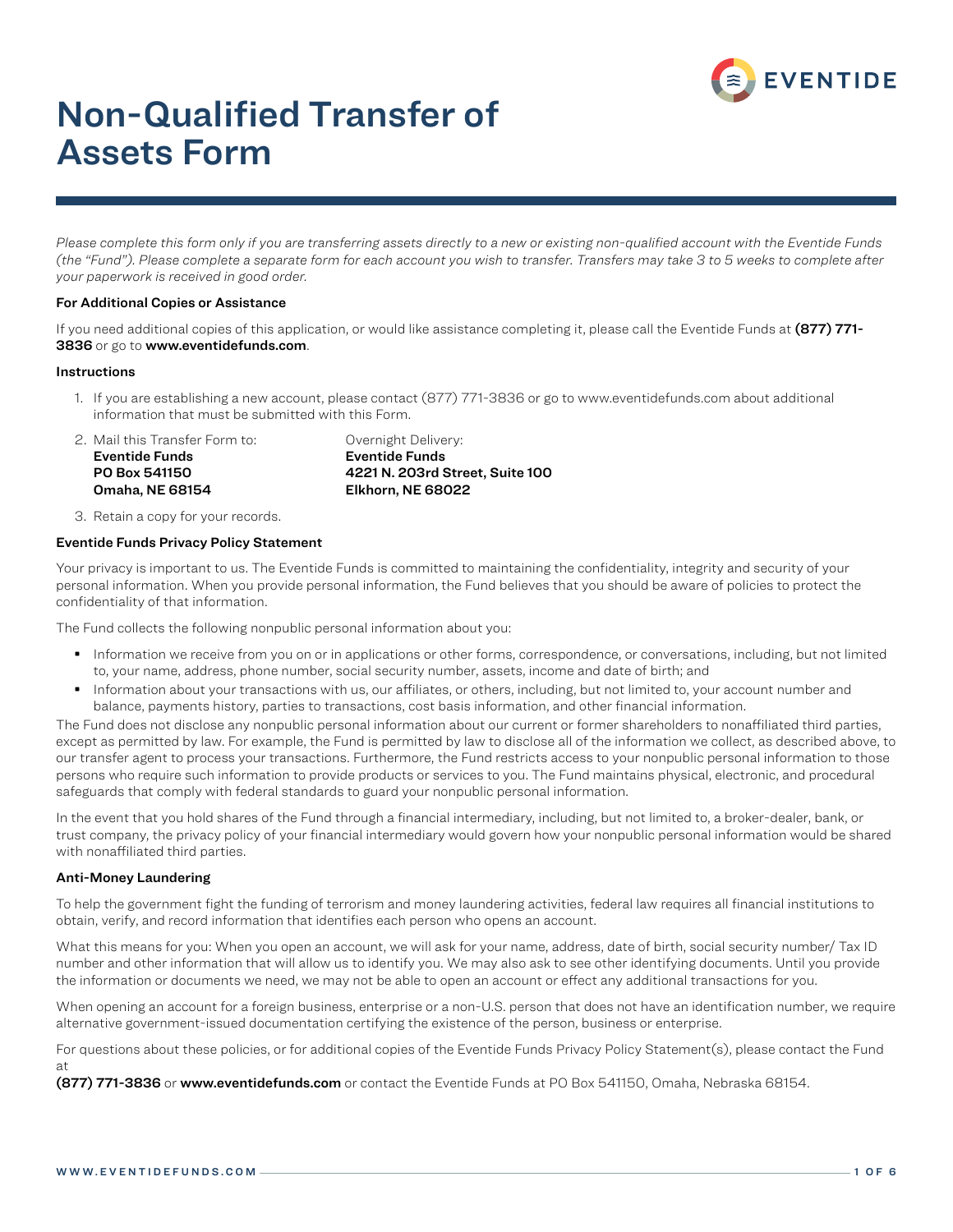### 1. Account Registration

*Please provide your primary legal address, in addition to any mailing address (if different).*

| Owner's Name (First, Middle, Last)                                                                                                                                                  |              | Social Security Number     |
|-------------------------------------------------------------------------------------------------------------------------------------------------------------------------------------|--------------|----------------------------|
| Street Address                                                                                                                                                                      |              | Date of Birth (mm/dd/yyyy) |
| City                                                                                                                                                                                | ZIP<br>State | Daytime Telephone          |
| Email Address                                                                                                                                                                       |              | Evening Telephone          |
| This is a new account. I have completed and enclosed an Application with this transfer form.<br>This is an existing account. Please apply transfer proceeds to my account number: _ |              |                            |

# 2. Information About Your Existing Account

| Name of Firm Currently Holding Your Account |               | Account Name          |  |
|---------------------------------------------|---------------|-----------------------|--|
| <b>Street Address</b>                       |               | Account Number        |  |
| City                                        | ZIP.<br>State | Firm Telephone Number |  |

Please attach a copy of the most recent statement for this account.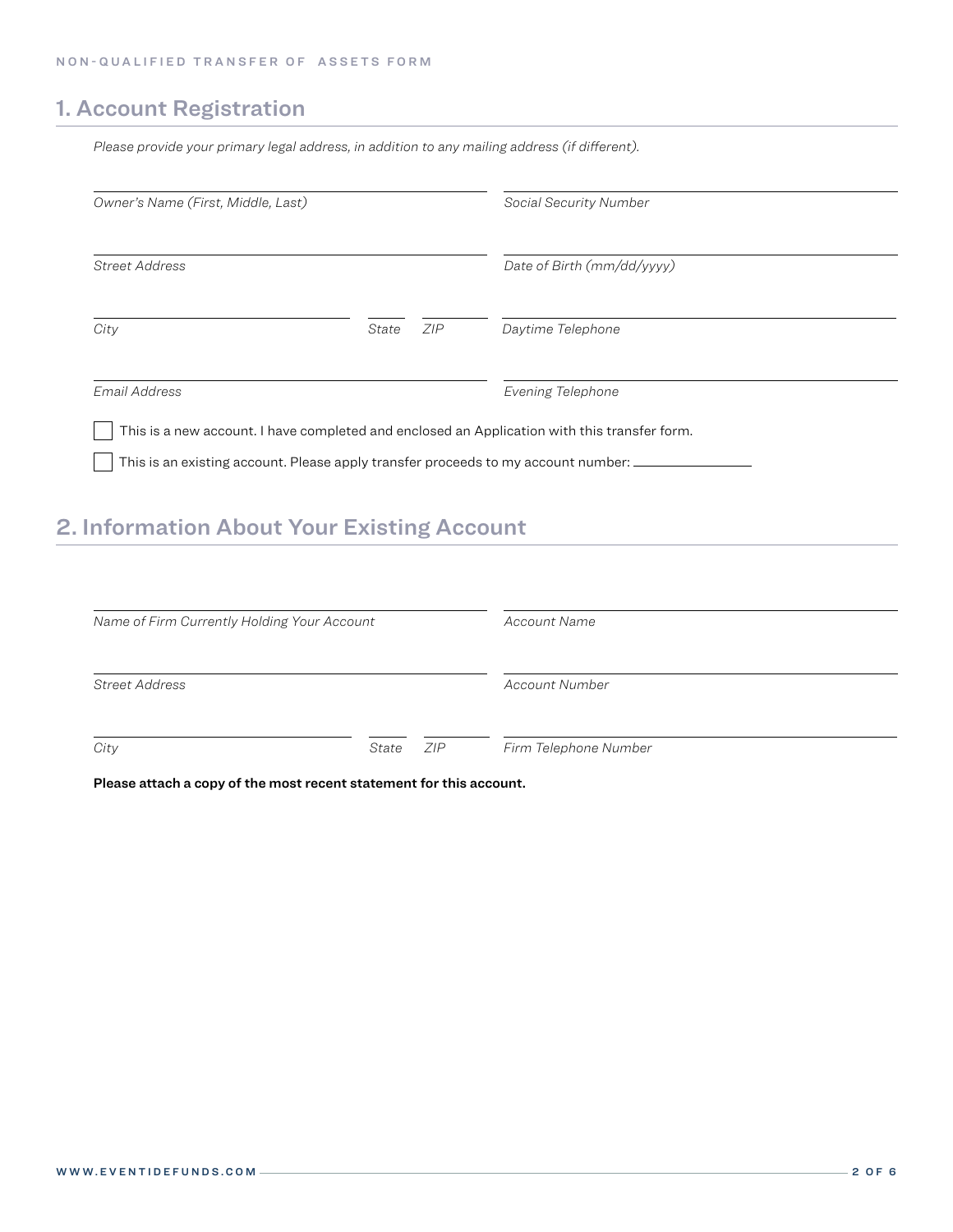### 3. Transfer Information

Please transfer assets from the above account to Eventide Funds. Transfers should be according to the following instructions:

| This transfer is a: (check one):                              | The type of account I am transferring from is a: (check one) |
|---------------------------------------------------------------|--------------------------------------------------------------|
| Complete Transfer. Please liquidate all assets in my account. | Individual                                                   |
| account<br>Transfer in kind:                                  | Joint Tenant<br>Transfer on Death<br>Trust<br>Other          |
|                                                               |                                                              |
| <b>Fund Name</b>                                              | The type of account I am transferring to is a: (check one)   |
|                                                               | Individual                                                   |
|                                                               | Joint Tenant                                                 |
|                                                               | Transfer on Death                                            |
|                                                               | Trust                                                        |

### 4. Certifications and Signatures

*I hereby authorize this liquidation and/or transfer in kind from my current financial institution to the account designated on this form. By signing below, I certify the information set forth herein is accurate and I have received and read a prospectus for the funds*  in which I am making my investment. To the extent that I have requested a redemption of mutual fund shares in connection with *my transfer, I understand that such shares will be redeemed at the net asset value next determined after my transfer request is reviewed and determined to be in good order by the delivering firm.* 

The Internal Revenue Service does not require your consent to any provision of this document other than the certifications required to avoid backup withholding.

|                                         | Medallion Signature Guarantee* (if required):                                                                                                                                                                                                     |
|-----------------------------------------|---------------------------------------------------------------------------------------------------------------------------------------------------------------------------------------------------------------------------------------------------|
| Account Owner's Signature               | Some Firms require a Medallion Signature Guarantee to<br>transfer assets. Please check with your current firm to see<br>if they require a Medallion Signature Guarantee. Failure to                                                               |
| Date $(mm/dd/yyyy)$                     | obtain a required signature guarantee may result in a delay in<br>the transfer of assets.                                                                                                                                                         |
| Joint Owner's Signature (if applicable) | *A Medallion Signature Guarantee can be obtained from<br>a bank, broker-dealer, a credit union, a national securities<br>exchange, savings association or other financial intermedi-<br>aries that are members of an Approved Medallion Guarantee |
| Date $(mm/dd/yyyy)$                     | Program. A signature by a Notary Public is not acceptable as a<br>signature guarantee.                                                                                                                                                            |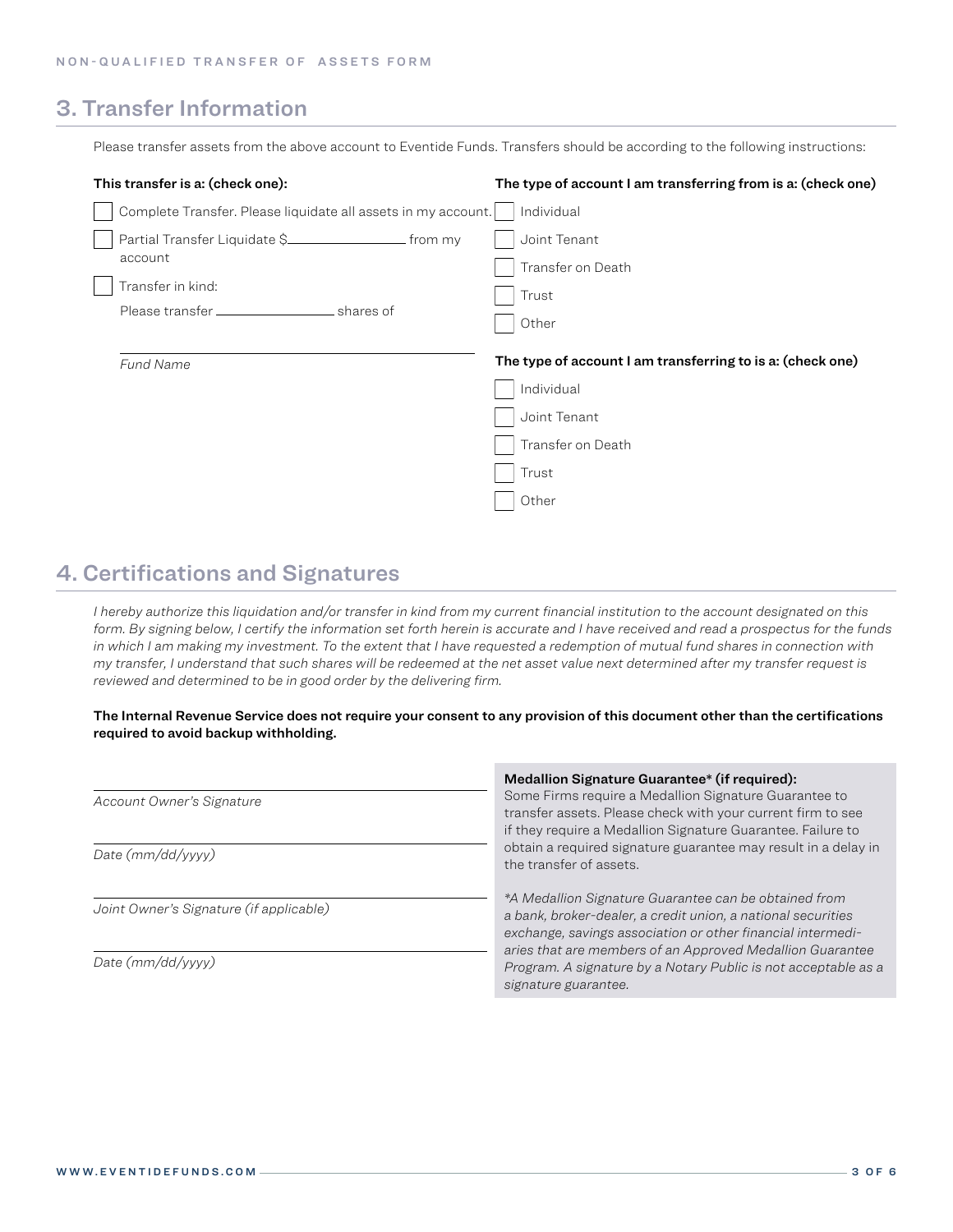## 5. Transfer instructions

*Make check payable to:* Eventide Funds

*FBO Account Number*

*Mail this Transfer Form to:* Eventide Funds PO Box 541150 Omaha, NE 68154 *or* Via Overnight Delivery 4221 N. 203rd Street, Suite 100 Elkhorn, NE 68022

#### TO CONTACT US:

By Telephone

*Toll-free (877) 771-3836*

In Writing *Eventide Funds PO Box 541150 Omaha, NE 68154 or Via Overnight Delivery 4221 N. 203rd Street, Suite 100 Elkhorn, NE 68022*

Internet WWW.EVENTIDEFUNDS.COM

*Distributed by Northern Lights Distributors, LLC*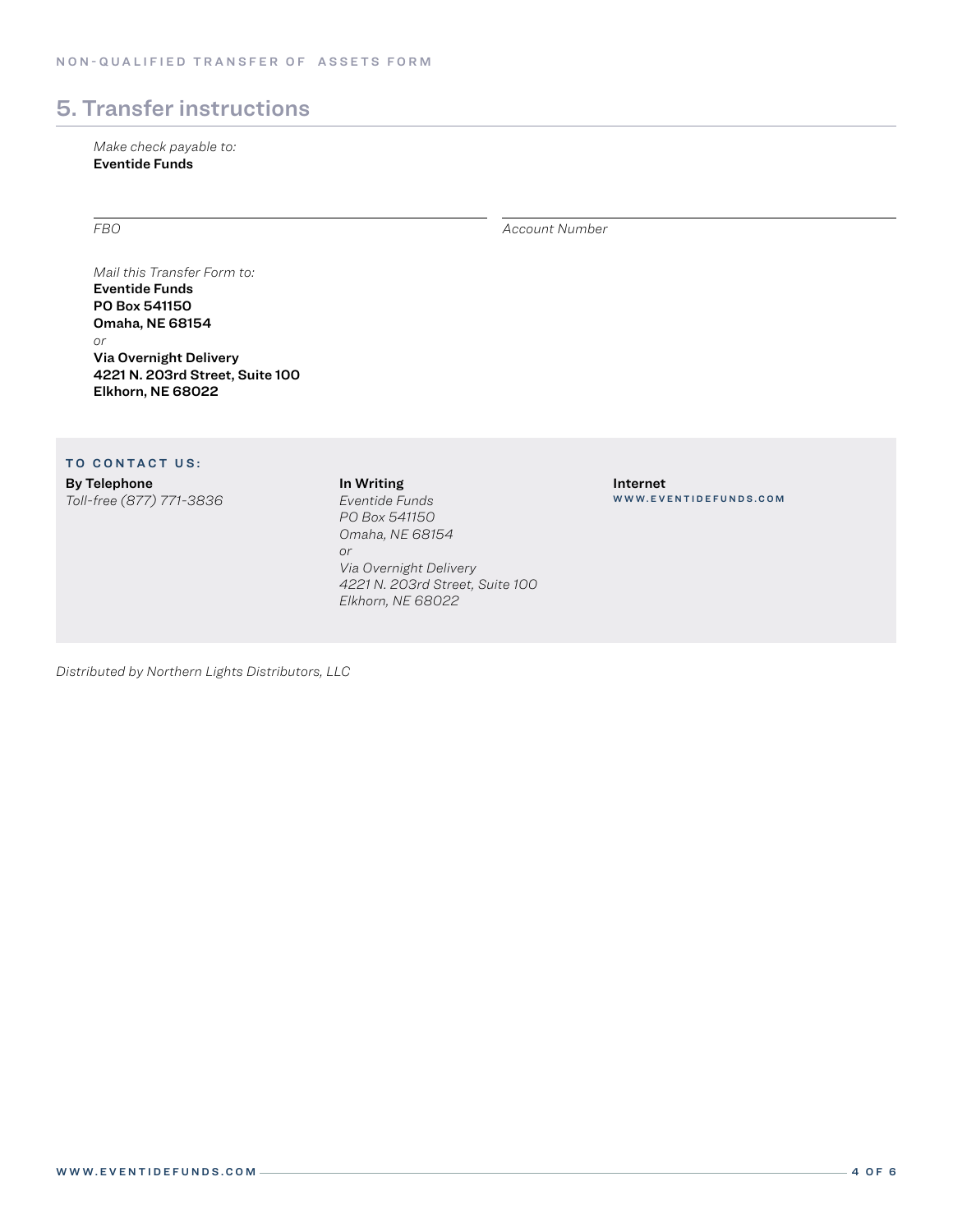### Privacy Notice

#### MUTUAL FUND SERIES TRUST REVISED JUNE 2011

| <b>FACTS</b> | WHAT DOES MUTUAL FUND SERIES TRUST DO WITH YOUR PERSONAL INFORMATION?                                                                                                                                                                                                                                                   |
|--------------|-------------------------------------------------------------------------------------------------------------------------------------------------------------------------------------------------------------------------------------------------------------------------------------------------------------------------|
| Why?         | Financial companies choose how they share your personal information. Federal law gives consumers the right<br>to limit some, but not all sharing. Federal law also requires us to tell you how we collect, share, and protect your<br>personal information. Please read this notice carefully to understand what we do. |
| What?        | The types of personal information we collect and share depends on the product or service that you have with us.<br>This information can include:                                                                                                                                                                        |
|              | Social Security number and wire transfer instructions<br>٠<br>account transactions and transaction history<br>investment experience and purchase history<br>When you are no longer our customer, we continue to share your information as described in this notice.                                                     |
| How?         | All financial companies need to share customers' personal information to run their everyday business. In the<br>section below, we list the reasons financial companies can share their customers' personal information; the                                                                                             |

reasons Mutual Fund Series Trust chooses to share; and whether you can limit this sharing.

| Reasons we can share your personal<br>information:                                                                                                                                                 | Does Mutual Fund Series Trust share<br>information? | Can you limit this sharing? |
|----------------------------------------------------------------------------------------------------------------------------------------------------------------------------------------------------|-----------------------------------------------------|-----------------------------|
| For our everyday business purposes -<br>such as to process your transactions,<br>maintain your $account(s)$ , respond to<br>court orders and legal investigations, or<br>report to credit bureaus. | <b>YES</b>                                          | <b>NO</b>                   |
| For our marketing purposes $-$ to offer<br>our products and services to you.                                                                                                                       | <b>NO</b>                                           | We don't share              |
| For joint marketing with other financial<br>companies.                                                                                                                                             | <b>NO</b>                                           | We don't share              |
| For our affiliates' everyday business<br><b>purposes</b> - information about your<br>transactions and records.                                                                                     | <b>NO</b>                                           | We don't share              |
| For our affiliates' everyday business<br><b>purposes - information about your</b><br>credit worthiness.                                                                                            | <b>NO</b>                                           | We don't share              |
| For our affiliates to market to you                                                                                                                                                                | <b>NO</b>                                           | We don't share              |
| For non-affiliates to market to you                                                                                                                                                                | <b>NO</b>                                           | We don't share              |